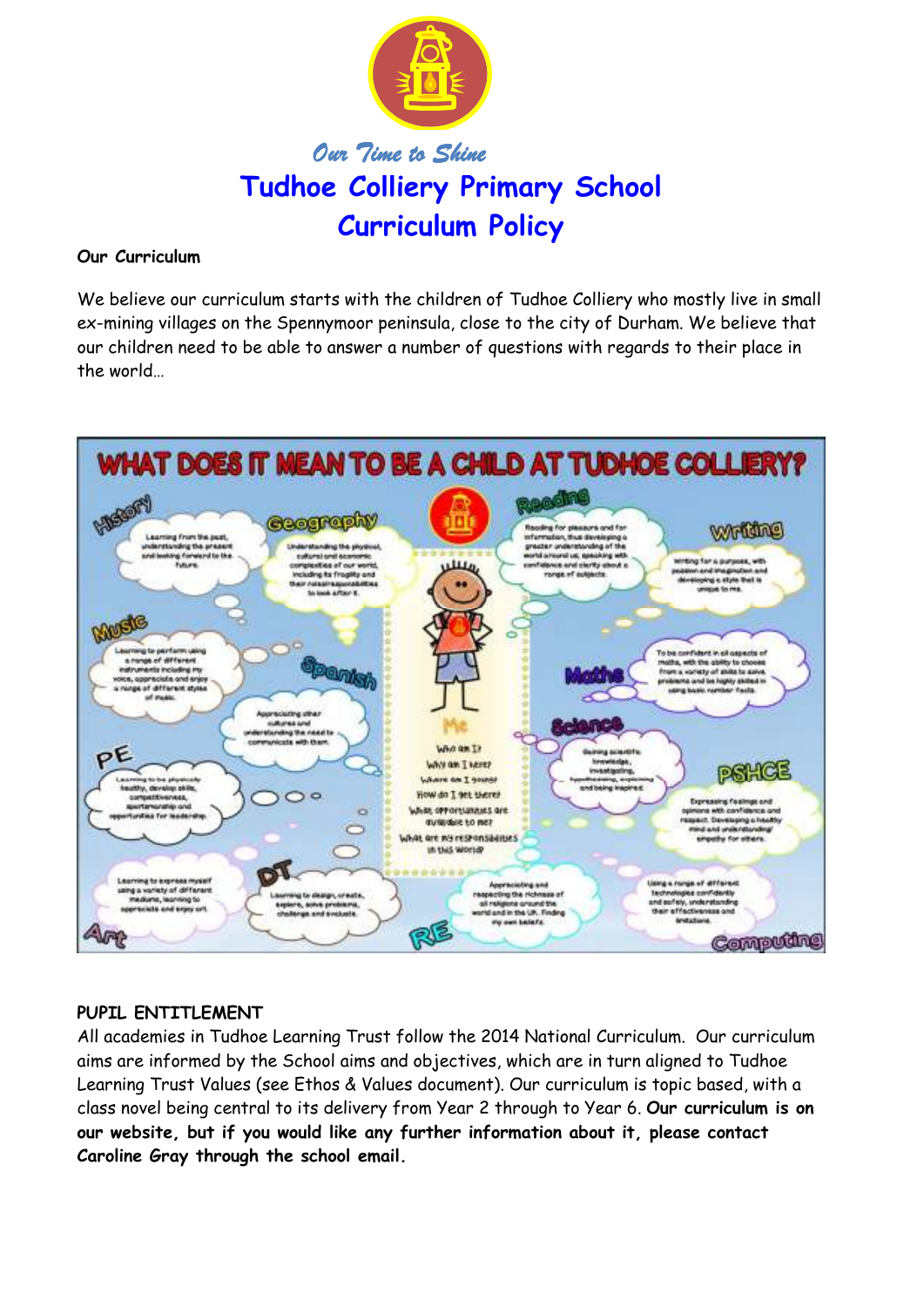### **CURRICULUM DELIVERY**

Tudhoe Colliery Primary School recognises that **all** pupils are entitled to a curriculum which is characterised by breadth, balance, coherence, relevance, differentiation and progression.

### **Breadth**

A broad curriculum will ensure our pupils are taught the knowledge and skills to enable them to develop their cultural capital to the full.

### **Balance**

A balanced curriculum will ensure that each area of learning and experience will be given appropriate attention in relation to the others and to the curriculum as a whole.

### **Coherence**

Our curriculum is planned as a whole and embraces the different areas of learning and experience, so that these do not appear as discreet and unconnected, but as contributing to overall progress and achievement.

### **Relevance**

We aim to ensure our pupils understand how the knowledge and skills learned throughout their primary career will help them through the next stages of their education and beyond.

### **Differentiation**

A differentiated curriculum will satisfy the broad aims of education and be carefully matched to pupils' developing abilities, aptitudes and individual needs.

## **Basic Skills**

Through accurate differentiation and a creative topic/class novel based curriculum, we focus on teaching the 'basic skills' in reading, writing and maths in as many different subjects and contexts as possible.

## **Teaching and Learning Approaches**

Tudhoe Colliery Primary School places emphasis upon the notion that teaching and learning processes are as significant as curriculum content in determining pupil progress and achievement. To this end we seek to develop a shared experience between teachers and learners, ensuring staff are up to date with current research. We encourage teachers to review their teaching methodology and monitor approaches through classroom observation and professional review meetings, building in CPD strategically to support teachers in developing their practice (see CPD record).

In this context and within the financial, physical and human resources available to the school through the delegated budget, we will endeavour to:

- Reflect the school's aims & values and promote British Values;
- Promote the view that learning should be experienced as something which is enjoyable, engaging, rewarding and confidence building;
- Equip pupils with the tools of learning and give a high priority to literacy, maths, speaking and listening skills, the application of computing and investigation, taught through a wide range of experiences;